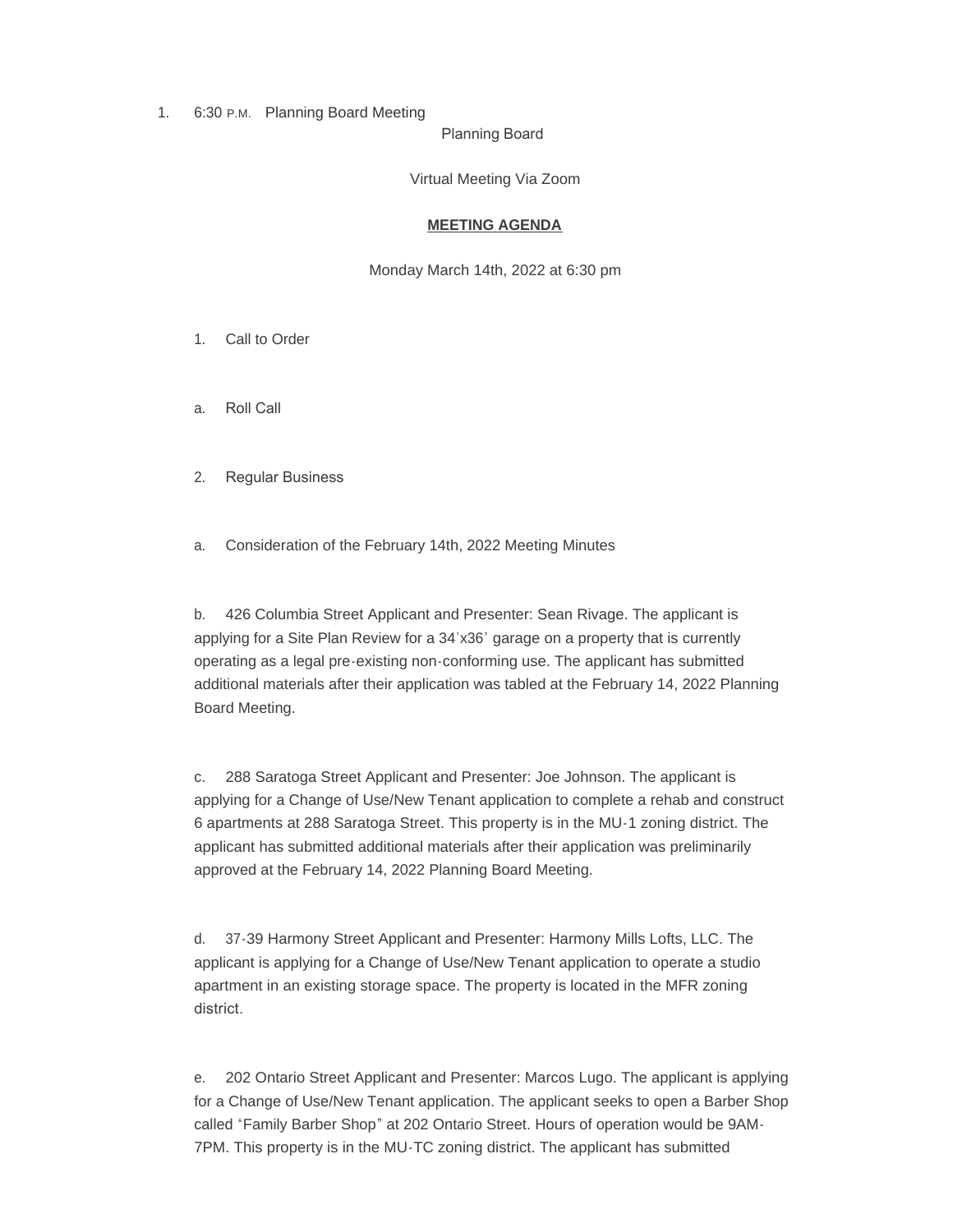additional materials after their application was tabled at the September 13, 2021 Planning Board Meeting.

f. 45 Johnston Avenue Applicant and Presenter: Albany Capital Group LLC. The applicant is seeking approval for a site plan for the operation of 16 residential dwelling units at 45 Johnston Avenue. The applicant is proposing an exterior renovation that will maintain the historical appearance of the building, along with a full renovation of the interior to allow for 2 two-bedroom apartments and 14 one-bedroom apartments. The property is located in the MFR zoning district.

3. Adjournment

Below is the information to log on to Zoom for anyone wishing to participate in or listen to the meeting. If you need to call in, please use the New York number or click the link to find your local number.

Join Zoom Meeting

## [HTTPS://ZOOM.US/J/3708207060](https://zoom.us/j/3708207060)

One tap mobile

+1 929 205 6099 US (New York)

Meeting ID: 370 820 7060

Find your local number: [HTTPS://ZOOM.US/U/ABFOJLUQS](https://zoom.us/u/abFoJLUQs)

You can send comments ahead of the meeting via email to isemangraves@ci.cohoes.ny.us or in writing directly to Planning Department Attn.; Joseph Seman-Graves

97 Mohawk St. Cohoes, NY 12047.

Comments should be received no later than Monday, March 14th, 2022 at 4pm.

Please feel free to contact the Planning Office at (518) 233-2130.

Email: Jseman-graves@ci.cohoes.ny.us

You can learn more about the proposed projects in this meeting by visiting the Agenda Center on the City's website.